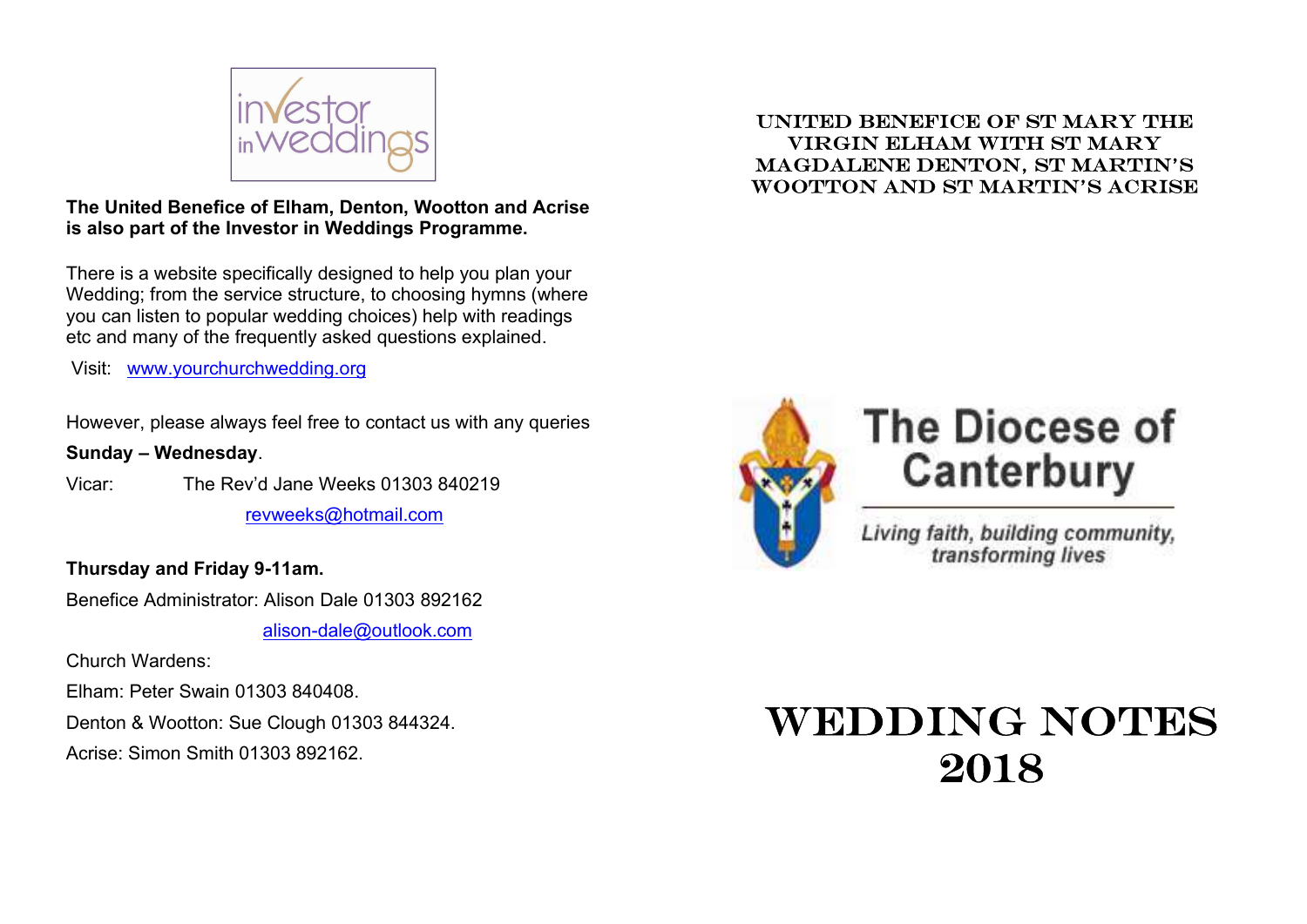Warmest congratulations on your forthcoming Wedding. These notes will hopefully answer many of your questions and assist in your preparations. However, please do not hesitate to contact us if you have any further queries and we will be pleased to assist.

#### Banns

We will automatically call your banns, within the three months before your Wedding; and you will be notified by post or email. If, either of you are resident outside the parish, or on the electoral roll of another parish, you will need to contact that parish church and have your banns called there as well. The Parish Priest will be happy to arrange this for you and give you a Banns' Certificate. We cannot stress enough how very important it is to have the banns called and if we do not have the certificate unfortunately for legal reasons the Wedding cannot take place. If you do not hold a British Passport, you will need to be married by Common Licence for EU parties and Non-EU; that is EEA parties will need to be married by a Superintendents Registrar's Certificate.

## Planning the service

At least two months before the Wedding you will be invited to a 'Space to Think' session at The Vicarage, which is an informal meeting to assist you in your preparations; I would encourage you to attend and you will then be invited six weeks before the wedding to go through the service with the priest that is going to marry you, and discuss details such as the music etc. If you have not heard from us by then, please do get in touch. A Wedding Rehearsal date will be set for about a week, or so before the service, or that which is convenient to you as a couple.

## Flowers

Elham Church's team of arrangers will do your flowers for an agreed fee. However advance notification is required. The other churches are happy for you to arrange for floral decorations from outside florists. Please make contact with the relevant Co-Ordinator whose telephone numbers are given below. Please note care must be taken with fixing arrangements and the use of nails, screws, pins and tacks is firmly prohibited. Existing fixings on the porch entrance and lynch-gate can be used. Please let the church flower arrangers know what you are planning, they will also be happy to offer any advice needed.

#### Contact:

Elham: Jill Skelton 01303 840207 or jill@skelton.co.uk Denton: Susan Clough 01303 844324 or tappington.clough@talktalk.com Wootton: No one does flowers but contact Sue above. Acrise: Simon Smith: 01303 892162 or alison simon@talktalk.net

Any help with dismantling during the following week (particularly the pillars, porch entrance and lych-gate) would be most welcome.

## Photos and video

Please discuss your photography requirements with us during the planning of your Wedding. We are happy for your official photographer to contact us, which is particularly useful if they are not familiar with the church. However, video recordings can be difficult as we are often unable to offer suitable camera positions. If you do want a video, please discuss it with us early.

# Fees

Our normal Wedding service and banns fees are shown on the insert accompanying this booklet, together with organist and choir charges. At Elham you can also arrange to have the bells rung. If you have difficulty in paying any of these fees, please get in touch with Jane. Please note that Service fees must be paid at least two months prior to the Wedding and the cash payments (choir, bells, verger, heating, organist etc) are to be made by an Usher and given on the day in envelopes addressed to the recipients.

## Bells - Elham

To arrange for the bells to be rung at Elham please contact Nicola Crowshurst on 01303 488718 or ncrowshurst@tiscali.co.uk

Bells may be tolled at Acrise, Wootton and Denton at no charge.

# Music

To make arrangements for your organist/choir, please contact the relevant Co-ordinator below. Please be aware that organists are often booked up very early, especially in the summer months.

### Organist:

Elham, Denton and Wootton: Antony Trinkwon 01303 489148 or atrink1@hotmail.com

Acrise: Simon Smith 01303 892162 or alison\_simon@talktalk,net

### Choir:

Elham: Antony Trinkwon 01303 489148 or atrink1@hotmail.com

Acrise: Simon Smith 01303 892162 or alison\_simon@talktalk.net

Vicar The Rev'd Jane Weeks 01303 840219 Email revweeks@hotmail.com